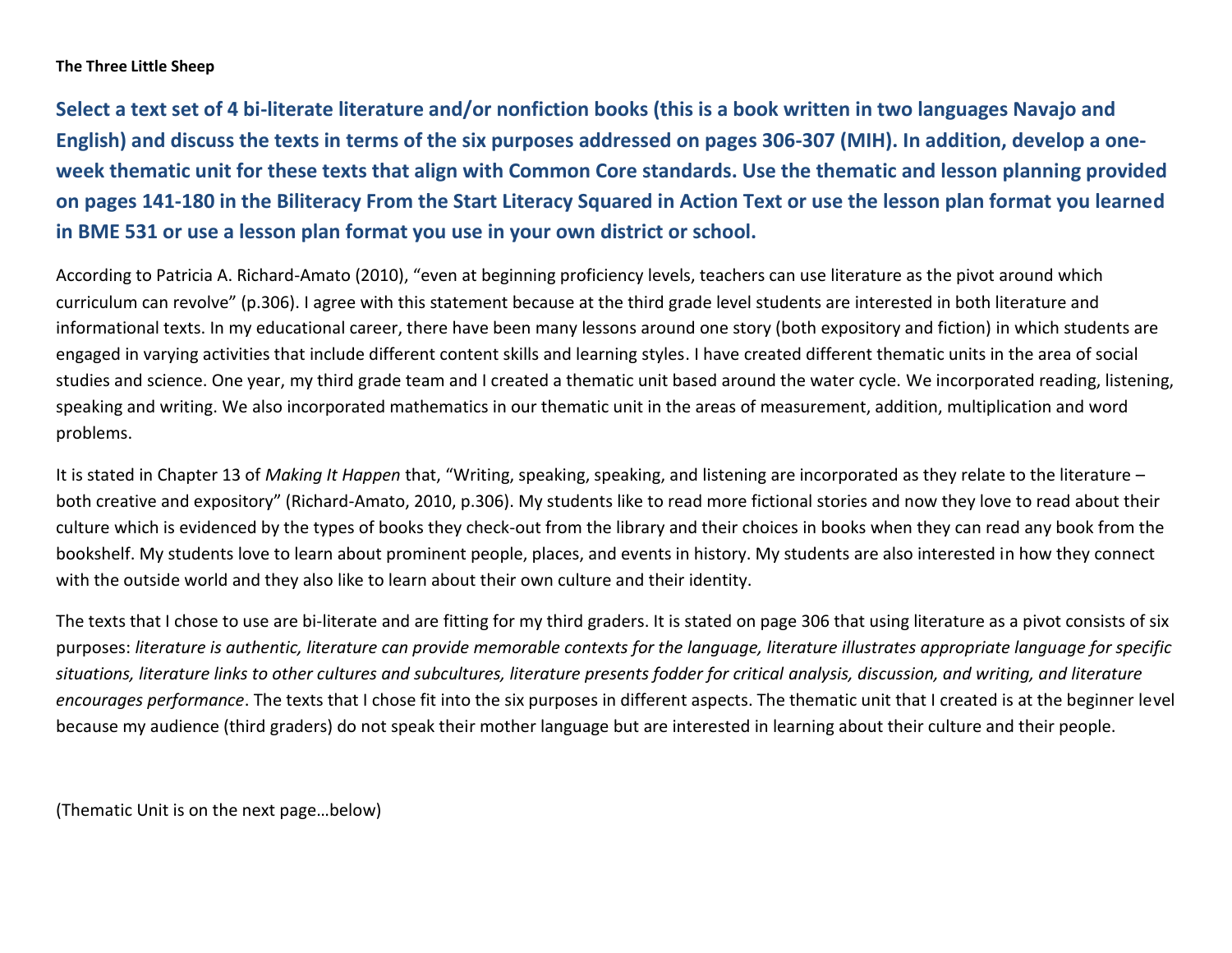### **State Standard:**

**3.R.RI.09 Compare and contrast the most important points and key details presented in two texts on the same topic. UW.3.W.02 Write an informative/explanatory text to examine a topic and convey ideas and information clearly.** 

### **Student friendly Objective:**

- **The Highly Proficient students can use evidence from the text to compare and contrast the most important points and key details in two texts on the same topic.**
- **I can compare and contrast two texts on the same topic.**
- **I can write a story with characters, a setting, and a plot.**

# **ELL Connection:**

**III-R-4:30: Comparing and contrasting two items within an expository/literature text.**

**III-W-1:4: Writing expository essays and informational reports that include topic sentences, main ideas, and relevant supporting details, using appropriate transitions, varied sentence structure and precise academic vocabulary.** 

**III-W-1:5: Writing a summary paragraph containing only key ideas and relevant content vocabulary summarizing a variety of text and of varying length.**

# **Text Books Used:**

**The Three Little Sheep (Dibe Yazhi Taa'go Baa Hane') written by Seraphine G. Yazzie (2006) The Stone Cutter and The Navajo Maiden written by Vee F. Browne (2008) Johonaa'ei: Bringer of Dawn written by Veronica Tsinajinnie (2007) A Summer's Trade (Shiigo Na'iini') written by Deborah W. Trotter (2007)**

|                   | <b>Monday</b>                                                                                                           | <b>Tuesday</b>             | Wednesday                  | <b>Thursday</b>          | <b>Friday</b>             |  |
|-------------------|-------------------------------------------------------------------------------------------------------------------------|----------------------------|----------------------------|--------------------------|---------------------------|--|
| <b>Big Idea</b>   | 1. Recognize the similarities and differences of informational/literature text written by different authors on the same |                            |                            |                          |                           |  |
|                   | subject.                                                                                                                |                            |                            |                          |                           |  |
|                   | 2. The main idea and key details can be compared and contrasted across two text on the same topic.                      |                            |                            |                          |                           |  |
|                   | 3. Using a graphic organizer can help organize ideas                                                                    |                            |                            |                          |                           |  |
| Sub-              | I can identify the main                                                                                                 | I can identify the main    | I can identify the main    | I can identify the main  | I can write a story with  |  |
| Objective         | characters, setting, and                                                                                                | characters, setting, and   | characters, setting, and   | characters, setting, and | characters, a setting and |  |
|                   | retell a story.                                                                                                         | retell a story.            | retell a story.            | retell a story.          | a plot.                   |  |
|                   |                                                                                                                         |                            |                            |                          |                           |  |
|                   | I can compare and                                                                                                       | I can compare and          | I can compare and          | I can compare and        |                           |  |
|                   | contrast two texts using a                                                                                              | contrast two texts using a | contrast two texts using a | contrast two texts using |                           |  |
|                   | <b>Venn Diagram.</b>                                                                                                    | <b>Venn Diagram.</b>       | <b>Venn Diagram.</b>       | a Venn Diagram.          |                           |  |
| <b>Vocabulary</b> | -characters                                                                                                             | -characters                | -characters                | -characters              | -characters               |  |
|                   | -setting                                                                                                                | -setting                   | -setting                   | -setting                 | -setting                  |  |
|                   | -plot                                                                                                                   | -plot                      | -plot                      | -plot                    | -plot                     |  |
|                   | -similar                                                                                                                | -similar                   | -similar                   | -similar                 | -similar                  |  |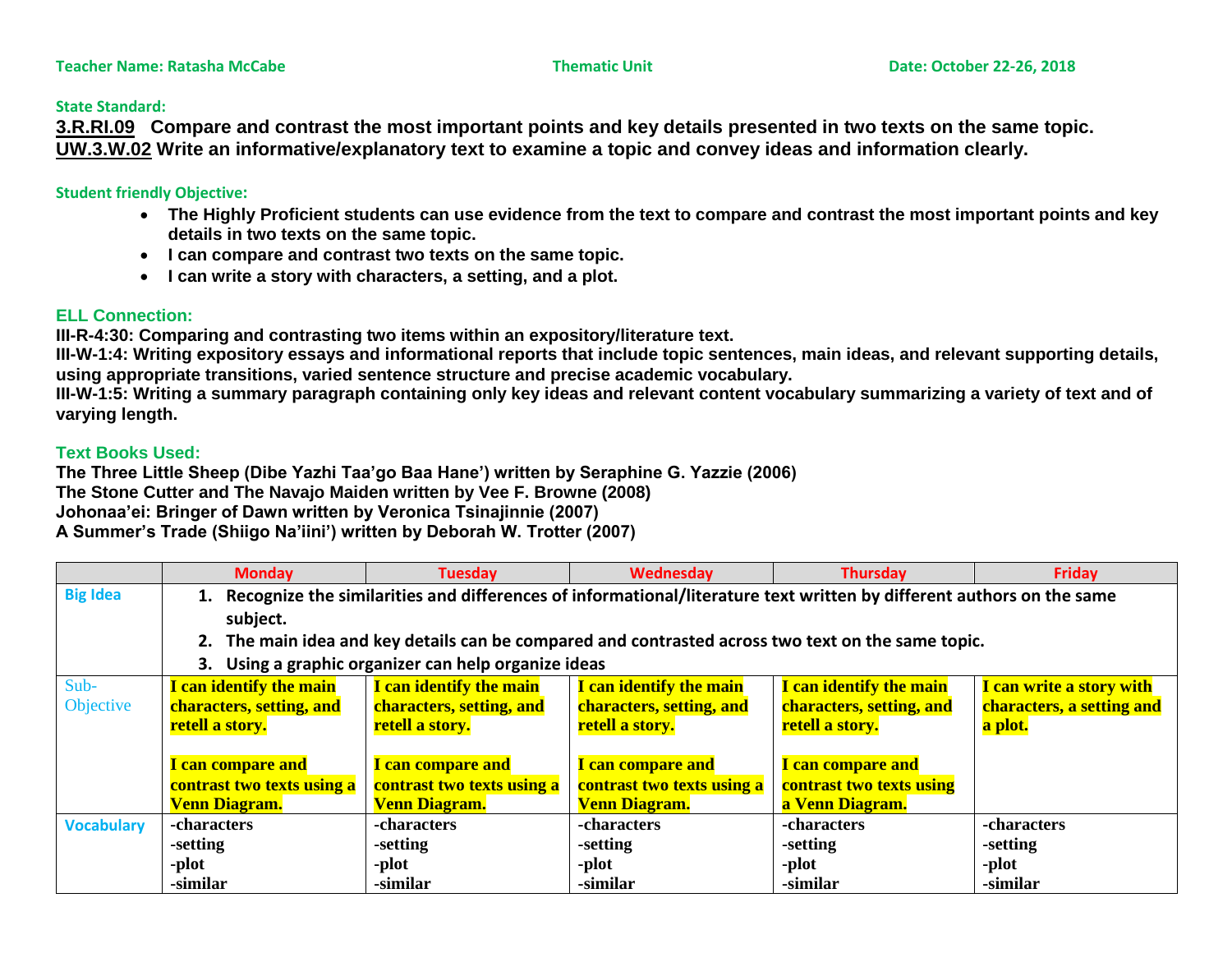|                     | -different                              | -different                   | -different                   | -different                   | -different                     |
|---------------------|-----------------------------------------|------------------------------|------------------------------|------------------------------|--------------------------------|
|                     | -contrast                               | -contrast                    | -contrast                    | -contrast                    | -contrast                      |
|                     | -compare                                | -compare                     | -compare                     | -compare                     | -compare                       |
|                     |                                         |                              |                              |                              |                                |
| <b>Essential</b>    | In what ways are two                    | In what ways are two         | In what ways are two         | In what ways are two         | How is the writing             |
| <b>Questions</b>    | texts on the same topic                 | texts on the same topic      | texts on the same topic      | texts on the same topic      | organized and                  |
|                     | similar? How do they                    | similar? How do they         | similar? How do they         | similar? How do they         | what components are            |
|                     | compare?                                | compare?                     | compare?                     | compare?                     | included?                      |
|                     | In what ways are two                    | In what ways are two         | In what ways are two         | In what ways are two         |                                |
|                     | texts on the same topic                 | texts on the same topic      | texts on the same topic      | texts on the same topic      |                                |
|                     | different? How can they                 | different? How can they      | different? How can they      | different? How can they      |                                |
|                     | be contrasted?                          | be contrasted?               | be contrasted?               | be contrasted?               |                                |
|                     | <b>Presenting Instructional Content</b> |                              |                              |                              |                                |
| 1.                  | <b>Whole Group</b>                      | <b>Whole Group</b>           | <b>Whole Group</b>           | <b>Whole Group</b>           | <b>Whole Group</b>             |
| <b>Anticipatory</b> | Tap into prior knowledge                | Tap into prior knowledge     | Tap into prior knowledge     | Tap into prior knowledge     | Tap into prior knowledge       |
| <b>Set</b>          | -ask essential question                 | -ask essential question      | -ask essential question      | -ask essential question      | -ask essential question        |
|                     |                                         |                              |                              |                              |                                |
| 2. State            | <b>Restate Sub-Objective</b>            | <b>Restate Sub-Objective</b> | <b>Restate Sub-Objective</b> | <b>Restate Sub-Objective</b> | <b>Restate Sub-Objective</b>   |
| <b>Purpose</b>      |                                         |                              |                              |                              |                                |
|                     | To compare and contrast                 | To compare and contrast      | To compare and contrast      | To compare and               | <b>Writing our own stories</b> |
|                     | is to find the similarities             | is to find the similarities  | is to find the similarities  | contrast is to find the      | is an important skill          |
|                     | and the differences.                    | and the differences.         | and the differences.         | similarities and the         | which will help with           |
|                     | When we compare and                     | When we compare and          | When we compare and          | differences. When we         | writing literature,            |
|                     | contrast, we are able to                | contrast, we are able to     | contrast, we are able to     | compare and contrast,        | informational and              |
|                     | notice the things that are              | notice the things that are   | notice the things that are   | we are able to notice the    | opinion texts.                 |
|                     | the same but we also note               | the same but we also note    | the same but we also note    | things that are the same     |                                |
|                     | the important                           | the important                | the important                | but we also note the         |                                |
|                     | differences.                            | differences.                 | differences.                 | important differences.       |                                |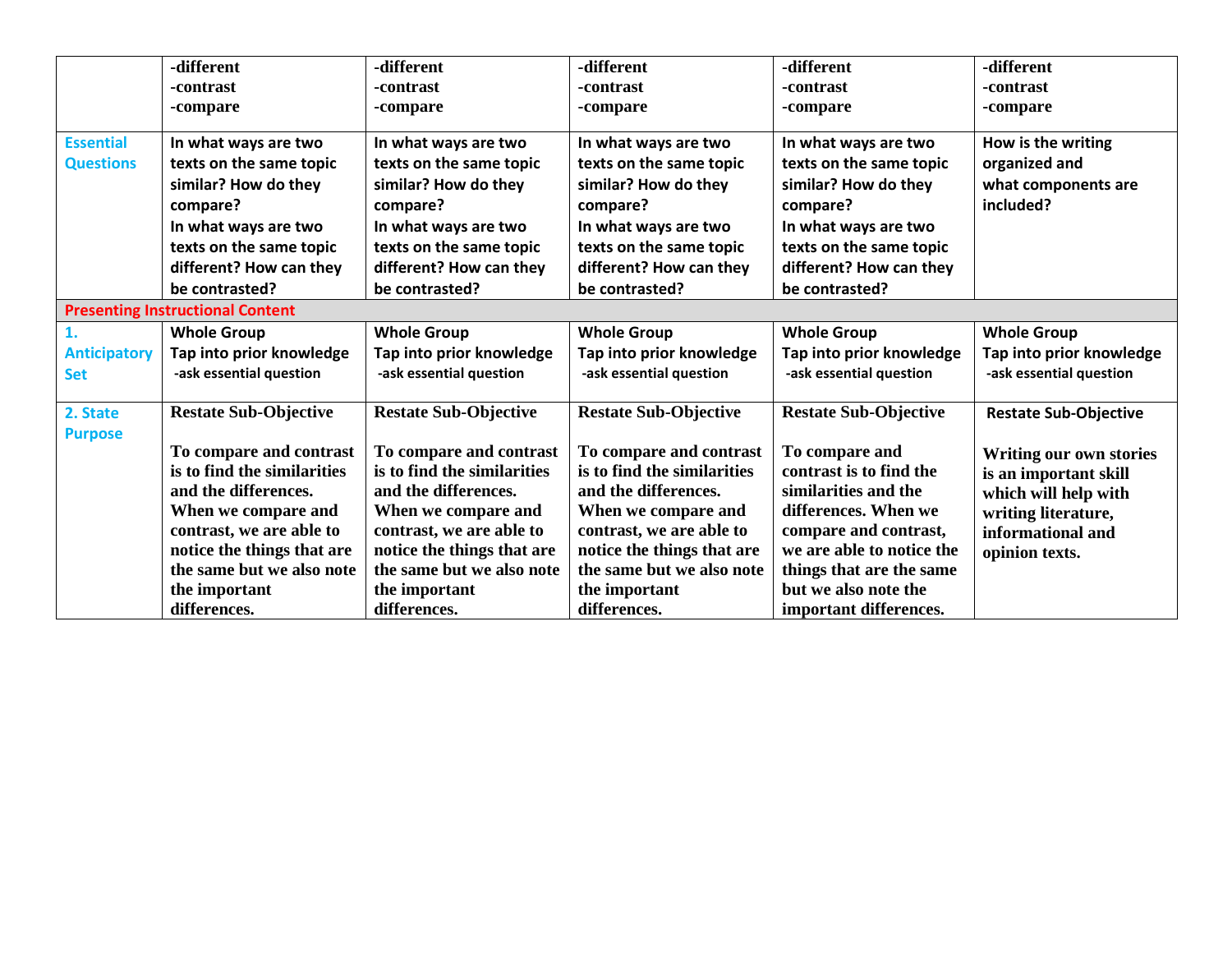| <b>Instruction</b><br>vocabulary words<br>words<br>words<br>words<br>words<br>Shima (mom)<br>Shima (mom)<br>Shima (mom)<br>Shima (mom)<br>Shima (mom)<br>Shizhe'e (dad)<br>Shizhe'e (dad)<br>Shizhe'e (dad)<br>Shizhe'e (dad)<br>Shizhe'e (dad)<br><b>Hooghan</b> (house)<br>Hooghan (house)<br><b>Hooghan</b> (house)<br>Hooghan (house)<br><b>Hooghan</b> (house)<br>Shinaai (big brother)<br>Shinaai (big brother)<br>Shinaai (big brother)<br>Ch'iiyaan (food)<br>Shinaai (big brother)<br>Shitsili (younger<br>Shitsili (younger<br>Shitsili (younger<br>Naalyehe ba hooghan<br>Shitsili (younger<br>brother)<br>brother)<br>brother)<br>(trading post)<br>brother)<br>Ashkii (boy)<br>Ashkii (boy)<br>Dibe (sheep)<br>Ashkii (boy)<br>Ashkii (boy)<br>Ma'ii (coyote)<br>Ma'ii (coyote)<br>Johanaa'ei (Sun)<br>Ma'ii (coyote)<br>Ma'ii (coyote)<br>Dibe (sheep)<br>Dibe (sheep)<br>Dibe (sheep)<br>Dibe (sheep)<br><b>I DO: Teacher will</b><br>Ch'iiyaan (food)<br>Johanaa'ei (Sun)<br>review the steps to<br>Naalyehe ba hooghan<br>finding a main idea,<br><b>I DO: Teacher will</b><br>I DO: Teacher will<br>I DO: Teacher will<br>(trading post)<br>characters, setting and<br>review the steps to<br>review the steps to<br>review the steps to<br>Johanaa'ei (Sun)<br>the plot. Teacher will<br>finding a main idea,<br>finding a main idea,<br>finding a main idea,<br>review the story<br>characters, setting and<br>characters, setting and<br>characters, setting and<br>'Johanaa'ei: Bringer of<br>the plot. Teacher will<br>the plot. Teacher will<br>the plot. Teacher will<br>I DO: Teacher will model<br>Dawn' and the teacher<br>read 'The Three Little<br>read 'Johanaa'ei:<br>review the story 'The<br>how to fill out a graphic<br>will model how to say<br>Sheep-Dibe Yazhi Taa'go<br><b>Three Little Sheep-Dibe</b><br>Bringer of Dawn' in the<br>organizer to brainstorm<br>the Navajo terms (shima,<br>Yazhi Taa'go Baa Hane'<br><b>English language and</b><br><b>Baa Hane' in the English</b><br>a story with a character,<br>Johanaa'ei, etc.). The<br>and the teacher will<br>language and then in the<br>then in the Navajo<br>setting and plot. Teacher<br>teacher will then read<br>Navajo language. The<br>model how to say the<br>language. The teacher<br>will use the Navajo<br>the book 'A Summer's<br>teacher will then find the<br>Navajo terms (shima,<br>will then find the main<br>vocabulary words as<br>Trade-Shiigo na'iini).<br>main idea, characters,<br>idea, characters, setting<br>hooghan, etc.). The<br>often as possible and<br>The teacher will then<br>teacher will then read the<br>setting and plot for the<br>and plot for the story.<br>include the Navajo<br>find the main idea,<br>story. The students will<br>book 'The Stone Cutter<br>The students will repeat<br>language in the graphic<br>characters, setting and<br>repeat the Navajo<br>and The Navajo<br>the Navajo vocabulary<br>organizer. The teacher<br>plot for the story. The<br>vocabulary words and<br>Maiden'. The teacher<br>words and talk about the<br>will model how to start<br>students will repeat the<br>talk about the words.<br>will then find the main<br>words.<br>out a story that is a<br>Navajo vocabulary<br>idea, characters, setting<br>different version of The<br>words and talk about the<br><b>WE DO: Teacher and</b><br><b>WE DO: Teacher and</b><br>and plot for the story.<br>Three Little Sheep.<br>words.<br>students will retell the<br>The students will repeat<br>students will retell the<br>the Navajo vocabulary<br>story and talk about the<br>story and talk about the<br><b>WE DO: Teacher and</b><br><b>WE DO: Teacher and</b><br>main idea, characters,<br>main idea, characters,<br>words and talk about the<br>students will write a<br>students will retell the<br>setting and the plot. The<br>setting and the plot. The<br>words.<br>paragraph together using<br>story and talk about the<br>students will be<br>students will be<br>the Navajo vocabulary<br>main idea, characters,<br>encouraged to use the<br><b>WE DO: Teacher and</b><br>encouraged to use the<br>words.<br>setting and the plot. The<br>students will retell the<br>Navajo language terms<br>Navajo language terms<br>students will be<br>(shima, hoghaan, etc.).<br>(Johanaa'ei, hoghaan,<br>story and talk about the<br><b>YOU DO: Students will</b> | 3. Core | <b>Introduce Navajo</b> | <b>Review vocabulary</b> | <b>Review vocabulary</b> | <b>Review vocabulary</b> | <b>Review vocabulary</b> |
|------------------------------------------------------------------------------------------------------------------------------------------------------------------------------------------------------------------------------------------------------------------------------------------------------------------------------------------------------------------------------------------------------------------------------------------------------------------------------------------------------------------------------------------------------------------------------------------------------------------------------------------------------------------------------------------------------------------------------------------------------------------------------------------------------------------------------------------------------------------------------------------------------------------------------------------------------------------------------------------------------------------------------------------------------------------------------------------------------------------------------------------------------------------------------------------------------------------------------------------------------------------------------------------------------------------------------------------------------------------------------------------------------------------------------------------------------------------------------------------------------------------------------------------------------------------------------------------------------------------------------------------------------------------------------------------------------------------------------------------------------------------------------------------------------------------------------------------------------------------------------------------------------------------------------------------------------------------------------------------------------------------------------------------------------------------------------------------------------------------------------------------------------------------------------------------------------------------------------------------------------------------------------------------------------------------------------------------------------------------------------------------------------------------------------------------------------------------------------------------------------------------------------------------------------------------------------------------------------------------------------------------------------------------------------------------------------------------------------------------------------------------------------------------------------------------------------------------------------------------------------------------------------------------------------------------------------------------------------------------------------------------------------------------------------------------------------------------------------------------------------------------------------------------------------------------------------------------------------------------------------------------------------------------------------------------------------------------------------------------------------------------------------------------------------------------------------------------------------------------------------------------------------------------------------------------------------------------------------------------------------------------------------------------------------------------------------------------------------------------------------------------------------------------------------------------------------------------------------------------------------------------------------------------------------------------------------------------------------------------------------------------------------------------------------------------------------------------------------------------------------------------------------------------------------------------------------------------------------------------------------------------------------------------------------------------------------------------------------------------------------------------------------------|---------|-------------------------|--------------------------|--------------------------|--------------------------|--------------------------|
|                                                                                                                                                                                                                                                                                                                                                                                                                                                                                                                                                                                                                                                                                                                                                                                                                                                                                                                                                                                                                                                                                                                                                                                                                                                                                                                                                                                                                                                                                                                                                                                                                                                                                                                                                                                                                                                                                                                                                                                                                                                                                                                                                                                                                                                                                                                                                                                                                                                                                                                                                                                                                                                                                                                                                                                                                                                                                                                                                                                                                                                                                                                                                                                                                                                                                                                                                                                                                                                                                                                                                                                                                                                                                                                                                                                                                                                                                                                                                                                                                                                                                                                                                                                                                                                                                                                                                                                                            |         |                         |                          |                          |                          |                          |
|                                                                                                                                                                                                                                                                                                                                                                                                                                                                                                                                                                                                                                                                                                                                                                                                                                                                                                                                                                                                                                                                                                                                                                                                                                                                                                                                                                                                                                                                                                                                                                                                                                                                                                                                                                                                                                                                                                                                                                                                                                                                                                                                                                                                                                                                                                                                                                                                                                                                                                                                                                                                                                                                                                                                                                                                                                                                                                                                                                                                                                                                                                                                                                                                                                                                                                                                                                                                                                                                                                                                                                                                                                                                                                                                                                                                                                                                                                                                                                                                                                                                                                                                                                                                                                                                                                                                                                                                            |         |                         |                          |                          |                          |                          |
|                                                                                                                                                                                                                                                                                                                                                                                                                                                                                                                                                                                                                                                                                                                                                                                                                                                                                                                                                                                                                                                                                                                                                                                                                                                                                                                                                                                                                                                                                                                                                                                                                                                                                                                                                                                                                                                                                                                                                                                                                                                                                                                                                                                                                                                                                                                                                                                                                                                                                                                                                                                                                                                                                                                                                                                                                                                                                                                                                                                                                                                                                                                                                                                                                                                                                                                                                                                                                                                                                                                                                                                                                                                                                                                                                                                                                                                                                                                                                                                                                                                                                                                                                                                                                                                                                                                                                                                                            |         |                         |                          |                          |                          |                          |
|                                                                                                                                                                                                                                                                                                                                                                                                                                                                                                                                                                                                                                                                                                                                                                                                                                                                                                                                                                                                                                                                                                                                                                                                                                                                                                                                                                                                                                                                                                                                                                                                                                                                                                                                                                                                                                                                                                                                                                                                                                                                                                                                                                                                                                                                                                                                                                                                                                                                                                                                                                                                                                                                                                                                                                                                                                                                                                                                                                                                                                                                                                                                                                                                                                                                                                                                                                                                                                                                                                                                                                                                                                                                                                                                                                                                                                                                                                                                                                                                                                                                                                                                                                                                                                                                                                                                                                                                            |         |                         |                          |                          |                          |                          |
|                                                                                                                                                                                                                                                                                                                                                                                                                                                                                                                                                                                                                                                                                                                                                                                                                                                                                                                                                                                                                                                                                                                                                                                                                                                                                                                                                                                                                                                                                                                                                                                                                                                                                                                                                                                                                                                                                                                                                                                                                                                                                                                                                                                                                                                                                                                                                                                                                                                                                                                                                                                                                                                                                                                                                                                                                                                                                                                                                                                                                                                                                                                                                                                                                                                                                                                                                                                                                                                                                                                                                                                                                                                                                                                                                                                                                                                                                                                                                                                                                                                                                                                                                                                                                                                                                                                                                                                                            |         |                         |                          |                          |                          |                          |
|                                                                                                                                                                                                                                                                                                                                                                                                                                                                                                                                                                                                                                                                                                                                                                                                                                                                                                                                                                                                                                                                                                                                                                                                                                                                                                                                                                                                                                                                                                                                                                                                                                                                                                                                                                                                                                                                                                                                                                                                                                                                                                                                                                                                                                                                                                                                                                                                                                                                                                                                                                                                                                                                                                                                                                                                                                                                                                                                                                                                                                                                                                                                                                                                                                                                                                                                                                                                                                                                                                                                                                                                                                                                                                                                                                                                                                                                                                                                                                                                                                                                                                                                                                                                                                                                                                                                                                                                            |         |                         |                          |                          |                          |                          |
|                                                                                                                                                                                                                                                                                                                                                                                                                                                                                                                                                                                                                                                                                                                                                                                                                                                                                                                                                                                                                                                                                                                                                                                                                                                                                                                                                                                                                                                                                                                                                                                                                                                                                                                                                                                                                                                                                                                                                                                                                                                                                                                                                                                                                                                                                                                                                                                                                                                                                                                                                                                                                                                                                                                                                                                                                                                                                                                                                                                                                                                                                                                                                                                                                                                                                                                                                                                                                                                                                                                                                                                                                                                                                                                                                                                                                                                                                                                                                                                                                                                                                                                                                                                                                                                                                                                                                                                                            |         |                         |                          |                          |                          |                          |
|                                                                                                                                                                                                                                                                                                                                                                                                                                                                                                                                                                                                                                                                                                                                                                                                                                                                                                                                                                                                                                                                                                                                                                                                                                                                                                                                                                                                                                                                                                                                                                                                                                                                                                                                                                                                                                                                                                                                                                                                                                                                                                                                                                                                                                                                                                                                                                                                                                                                                                                                                                                                                                                                                                                                                                                                                                                                                                                                                                                                                                                                                                                                                                                                                                                                                                                                                                                                                                                                                                                                                                                                                                                                                                                                                                                                                                                                                                                                                                                                                                                                                                                                                                                                                                                                                                                                                                                                            |         |                         |                          |                          |                          |                          |
|                                                                                                                                                                                                                                                                                                                                                                                                                                                                                                                                                                                                                                                                                                                                                                                                                                                                                                                                                                                                                                                                                                                                                                                                                                                                                                                                                                                                                                                                                                                                                                                                                                                                                                                                                                                                                                                                                                                                                                                                                                                                                                                                                                                                                                                                                                                                                                                                                                                                                                                                                                                                                                                                                                                                                                                                                                                                                                                                                                                                                                                                                                                                                                                                                                                                                                                                                                                                                                                                                                                                                                                                                                                                                                                                                                                                                                                                                                                                                                                                                                                                                                                                                                                                                                                                                                                                                                                                            |         |                         |                          |                          |                          |                          |
|                                                                                                                                                                                                                                                                                                                                                                                                                                                                                                                                                                                                                                                                                                                                                                                                                                                                                                                                                                                                                                                                                                                                                                                                                                                                                                                                                                                                                                                                                                                                                                                                                                                                                                                                                                                                                                                                                                                                                                                                                                                                                                                                                                                                                                                                                                                                                                                                                                                                                                                                                                                                                                                                                                                                                                                                                                                                                                                                                                                                                                                                                                                                                                                                                                                                                                                                                                                                                                                                                                                                                                                                                                                                                                                                                                                                                                                                                                                                                                                                                                                                                                                                                                                                                                                                                                                                                                                                            |         |                         |                          |                          |                          |                          |
|                                                                                                                                                                                                                                                                                                                                                                                                                                                                                                                                                                                                                                                                                                                                                                                                                                                                                                                                                                                                                                                                                                                                                                                                                                                                                                                                                                                                                                                                                                                                                                                                                                                                                                                                                                                                                                                                                                                                                                                                                                                                                                                                                                                                                                                                                                                                                                                                                                                                                                                                                                                                                                                                                                                                                                                                                                                                                                                                                                                                                                                                                                                                                                                                                                                                                                                                                                                                                                                                                                                                                                                                                                                                                                                                                                                                                                                                                                                                                                                                                                                                                                                                                                                                                                                                                                                                                                                                            |         |                         |                          |                          |                          |                          |
|                                                                                                                                                                                                                                                                                                                                                                                                                                                                                                                                                                                                                                                                                                                                                                                                                                                                                                                                                                                                                                                                                                                                                                                                                                                                                                                                                                                                                                                                                                                                                                                                                                                                                                                                                                                                                                                                                                                                                                                                                                                                                                                                                                                                                                                                                                                                                                                                                                                                                                                                                                                                                                                                                                                                                                                                                                                                                                                                                                                                                                                                                                                                                                                                                                                                                                                                                                                                                                                                                                                                                                                                                                                                                                                                                                                                                                                                                                                                                                                                                                                                                                                                                                                                                                                                                                                                                                                                            |         |                         |                          |                          |                          |                          |
|                                                                                                                                                                                                                                                                                                                                                                                                                                                                                                                                                                                                                                                                                                                                                                                                                                                                                                                                                                                                                                                                                                                                                                                                                                                                                                                                                                                                                                                                                                                                                                                                                                                                                                                                                                                                                                                                                                                                                                                                                                                                                                                                                                                                                                                                                                                                                                                                                                                                                                                                                                                                                                                                                                                                                                                                                                                                                                                                                                                                                                                                                                                                                                                                                                                                                                                                                                                                                                                                                                                                                                                                                                                                                                                                                                                                                                                                                                                                                                                                                                                                                                                                                                                                                                                                                                                                                                                                            |         |                         |                          |                          |                          |                          |
|                                                                                                                                                                                                                                                                                                                                                                                                                                                                                                                                                                                                                                                                                                                                                                                                                                                                                                                                                                                                                                                                                                                                                                                                                                                                                                                                                                                                                                                                                                                                                                                                                                                                                                                                                                                                                                                                                                                                                                                                                                                                                                                                                                                                                                                                                                                                                                                                                                                                                                                                                                                                                                                                                                                                                                                                                                                                                                                                                                                                                                                                                                                                                                                                                                                                                                                                                                                                                                                                                                                                                                                                                                                                                                                                                                                                                                                                                                                                                                                                                                                                                                                                                                                                                                                                                                                                                                                                            |         |                         |                          |                          |                          |                          |
|                                                                                                                                                                                                                                                                                                                                                                                                                                                                                                                                                                                                                                                                                                                                                                                                                                                                                                                                                                                                                                                                                                                                                                                                                                                                                                                                                                                                                                                                                                                                                                                                                                                                                                                                                                                                                                                                                                                                                                                                                                                                                                                                                                                                                                                                                                                                                                                                                                                                                                                                                                                                                                                                                                                                                                                                                                                                                                                                                                                                                                                                                                                                                                                                                                                                                                                                                                                                                                                                                                                                                                                                                                                                                                                                                                                                                                                                                                                                                                                                                                                                                                                                                                                                                                                                                                                                                                                                            |         |                         |                          |                          |                          |                          |
|                                                                                                                                                                                                                                                                                                                                                                                                                                                                                                                                                                                                                                                                                                                                                                                                                                                                                                                                                                                                                                                                                                                                                                                                                                                                                                                                                                                                                                                                                                                                                                                                                                                                                                                                                                                                                                                                                                                                                                                                                                                                                                                                                                                                                                                                                                                                                                                                                                                                                                                                                                                                                                                                                                                                                                                                                                                                                                                                                                                                                                                                                                                                                                                                                                                                                                                                                                                                                                                                                                                                                                                                                                                                                                                                                                                                                                                                                                                                                                                                                                                                                                                                                                                                                                                                                                                                                                                                            |         |                         |                          |                          |                          |                          |
|                                                                                                                                                                                                                                                                                                                                                                                                                                                                                                                                                                                                                                                                                                                                                                                                                                                                                                                                                                                                                                                                                                                                                                                                                                                                                                                                                                                                                                                                                                                                                                                                                                                                                                                                                                                                                                                                                                                                                                                                                                                                                                                                                                                                                                                                                                                                                                                                                                                                                                                                                                                                                                                                                                                                                                                                                                                                                                                                                                                                                                                                                                                                                                                                                                                                                                                                                                                                                                                                                                                                                                                                                                                                                                                                                                                                                                                                                                                                                                                                                                                                                                                                                                                                                                                                                                                                                                                                            |         |                         |                          |                          |                          |                          |
|                                                                                                                                                                                                                                                                                                                                                                                                                                                                                                                                                                                                                                                                                                                                                                                                                                                                                                                                                                                                                                                                                                                                                                                                                                                                                                                                                                                                                                                                                                                                                                                                                                                                                                                                                                                                                                                                                                                                                                                                                                                                                                                                                                                                                                                                                                                                                                                                                                                                                                                                                                                                                                                                                                                                                                                                                                                                                                                                                                                                                                                                                                                                                                                                                                                                                                                                                                                                                                                                                                                                                                                                                                                                                                                                                                                                                                                                                                                                                                                                                                                                                                                                                                                                                                                                                                                                                                                                            |         |                         |                          |                          |                          |                          |
|                                                                                                                                                                                                                                                                                                                                                                                                                                                                                                                                                                                                                                                                                                                                                                                                                                                                                                                                                                                                                                                                                                                                                                                                                                                                                                                                                                                                                                                                                                                                                                                                                                                                                                                                                                                                                                                                                                                                                                                                                                                                                                                                                                                                                                                                                                                                                                                                                                                                                                                                                                                                                                                                                                                                                                                                                                                                                                                                                                                                                                                                                                                                                                                                                                                                                                                                                                                                                                                                                                                                                                                                                                                                                                                                                                                                                                                                                                                                                                                                                                                                                                                                                                                                                                                                                                                                                                                                            |         |                         |                          |                          |                          |                          |
|                                                                                                                                                                                                                                                                                                                                                                                                                                                                                                                                                                                                                                                                                                                                                                                                                                                                                                                                                                                                                                                                                                                                                                                                                                                                                                                                                                                                                                                                                                                                                                                                                                                                                                                                                                                                                                                                                                                                                                                                                                                                                                                                                                                                                                                                                                                                                                                                                                                                                                                                                                                                                                                                                                                                                                                                                                                                                                                                                                                                                                                                                                                                                                                                                                                                                                                                                                                                                                                                                                                                                                                                                                                                                                                                                                                                                                                                                                                                                                                                                                                                                                                                                                                                                                                                                                                                                                                                            |         |                         |                          |                          |                          |                          |
|                                                                                                                                                                                                                                                                                                                                                                                                                                                                                                                                                                                                                                                                                                                                                                                                                                                                                                                                                                                                                                                                                                                                                                                                                                                                                                                                                                                                                                                                                                                                                                                                                                                                                                                                                                                                                                                                                                                                                                                                                                                                                                                                                                                                                                                                                                                                                                                                                                                                                                                                                                                                                                                                                                                                                                                                                                                                                                                                                                                                                                                                                                                                                                                                                                                                                                                                                                                                                                                                                                                                                                                                                                                                                                                                                                                                                                                                                                                                                                                                                                                                                                                                                                                                                                                                                                                                                                                                            |         |                         |                          |                          |                          |                          |
|                                                                                                                                                                                                                                                                                                                                                                                                                                                                                                                                                                                                                                                                                                                                                                                                                                                                                                                                                                                                                                                                                                                                                                                                                                                                                                                                                                                                                                                                                                                                                                                                                                                                                                                                                                                                                                                                                                                                                                                                                                                                                                                                                                                                                                                                                                                                                                                                                                                                                                                                                                                                                                                                                                                                                                                                                                                                                                                                                                                                                                                                                                                                                                                                                                                                                                                                                                                                                                                                                                                                                                                                                                                                                                                                                                                                                                                                                                                                                                                                                                                                                                                                                                                                                                                                                                                                                                                                            |         |                         |                          |                          |                          |                          |
|                                                                                                                                                                                                                                                                                                                                                                                                                                                                                                                                                                                                                                                                                                                                                                                                                                                                                                                                                                                                                                                                                                                                                                                                                                                                                                                                                                                                                                                                                                                                                                                                                                                                                                                                                                                                                                                                                                                                                                                                                                                                                                                                                                                                                                                                                                                                                                                                                                                                                                                                                                                                                                                                                                                                                                                                                                                                                                                                                                                                                                                                                                                                                                                                                                                                                                                                                                                                                                                                                                                                                                                                                                                                                                                                                                                                                                                                                                                                                                                                                                                                                                                                                                                                                                                                                                                                                                                                            |         |                         |                          |                          |                          |                          |
|                                                                                                                                                                                                                                                                                                                                                                                                                                                                                                                                                                                                                                                                                                                                                                                                                                                                                                                                                                                                                                                                                                                                                                                                                                                                                                                                                                                                                                                                                                                                                                                                                                                                                                                                                                                                                                                                                                                                                                                                                                                                                                                                                                                                                                                                                                                                                                                                                                                                                                                                                                                                                                                                                                                                                                                                                                                                                                                                                                                                                                                                                                                                                                                                                                                                                                                                                                                                                                                                                                                                                                                                                                                                                                                                                                                                                                                                                                                                                                                                                                                                                                                                                                                                                                                                                                                                                                                                            |         |                         |                          |                          |                          |                          |
|                                                                                                                                                                                                                                                                                                                                                                                                                                                                                                                                                                                                                                                                                                                                                                                                                                                                                                                                                                                                                                                                                                                                                                                                                                                                                                                                                                                                                                                                                                                                                                                                                                                                                                                                                                                                                                                                                                                                                                                                                                                                                                                                                                                                                                                                                                                                                                                                                                                                                                                                                                                                                                                                                                                                                                                                                                                                                                                                                                                                                                                                                                                                                                                                                                                                                                                                                                                                                                                                                                                                                                                                                                                                                                                                                                                                                                                                                                                                                                                                                                                                                                                                                                                                                                                                                                                                                                                                            |         |                         |                          |                          |                          |                          |
|                                                                                                                                                                                                                                                                                                                                                                                                                                                                                                                                                                                                                                                                                                                                                                                                                                                                                                                                                                                                                                                                                                                                                                                                                                                                                                                                                                                                                                                                                                                                                                                                                                                                                                                                                                                                                                                                                                                                                                                                                                                                                                                                                                                                                                                                                                                                                                                                                                                                                                                                                                                                                                                                                                                                                                                                                                                                                                                                                                                                                                                                                                                                                                                                                                                                                                                                                                                                                                                                                                                                                                                                                                                                                                                                                                                                                                                                                                                                                                                                                                                                                                                                                                                                                                                                                                                                                                                                            |         |                         |                          |                          |                          |                          |
|                                                                                                                                                                                                                                                                                                                                                                                                                                                                                                                                                                                                                                                                                                                                                                                                                                                                                                                                                                                                                                                                                                                                                                                                                                                                                                                                                                                                                                                                                                                                                                                                                                                                                                                                                                                                                                                                                                                                                                                                                                                                                                                                                                                                                                                                                                                                                                                                                                                                                                                                                                                                                                                                                                                                                                                                                                                                                                                                                                                                                                                                                                                                                                                                                                                                                                                                                                                                                                                                                                                                                                                                                                                                                                                                                                                                                                                                                                                                                                                                                                                                                                                                                                                                                                                                                                                                                                                                            |         |                         |                          |                          |                          |                          |
|                                                                                                                                                                                                                                                                                                                                                                                                                                                                                                                                                                                                                                                                                                                                                                                                                                                                                                                                                                                                                                                                                                                                                                                                                                                                                                                                                                                                                                                                                                                                                                                                                                                                                                                                                                                                                                                                                                                                                                                                                                                                                                                                                                                                                                                                                                                                                                                                                                                                                                                                                                                                                                                                                                                                                                                                                                                                                                                                                                                                                                                                                                                                                                                                                                                                                                                                                                                                                                                                                                                                                                                                                                                                                                                                                                                                                                                                                                                                                                                                                                                                                                                                                                                                                                                                                                                                                                                                            |         |                         |                          |                          |                          |                          |
|                                                                                                                                                                                                                                                                                                                                                                                                                                                                                                                                                                                                                                                                                                                                                                                                                                                                                                                                                                                                                                                                                                                                                                                                                                                                                                                                                                                                                                                                                                                                                                                                                                                                                                                                                                                                                                                                                                                                                                                                                                                                                                                                                                                                                                                                                                                                                                                                                                                                                                                                                                                                                                                                                                                                                                                                                                                                                                                                                                                                                                                                                                                                                                                                                                                                                                                                                                                                                                                                                                                                                                                                                                                                                                                                                                                                                                                                                                                                                                                                                                                                                                                                                                                                                                                                                                                                                                                                            |         |                         |                          |                          |                          |                          |
|                                                                                                                                                                                                                                                                                                                                                                                                                                                                                                                                                                                                                                                                                                                                                                                                                                                                                                                                                                                                                                                                                                                                                                                                                                                                                                                                                                                                                                                                                                                                                                                                                                                                                                                                                                                                                                                                                                                                                                                                                                                                                                                                                                                                                                                                                                                                                                                                                                                                                                                                                                                                                                                                                                                                                                                                                                                                                                                                                                                                                                                                                                                                                                                                                                                                                                                                                                                                                                                                                                                                                                                                                                                                                                                                                                                                                                                                                                                                                                                                                                                                                                                                                                                                                                                                                                                                                                                                            |         |                         |                          |                          |                          |                          |
|                                                                                                                                                                                                                                                                                                                                                                                                                                                                                                                                                                                                                                                                                                                                                                                                                                                                                                                                                                                                                                                                                                                                                                                                                                                                                                                                                                                                                                                                                                                                                                                                                                                                                                                                                                                                                                                                                                                                                                                                                                                                                                                                                                                                                                                                                                                                                                                                                                                                                                                                                                                                                                                                                                                                                                                                                                                                                                                                                                                                                                                                                                                                                                                                                                                                                                                                                                                                                                                                                                                                                                                                                                                                                                                                                                                                                                                                                                                                                                                                                                                                                                                                                                                                                                                                                                                                                                                                            |         |                         |                          |                          |                          |                          |
|                                                                                                                                                                                                                                                                                                                                                                                                                                                                                                                                                                                                                                                                                                                                                                                                                                                                                                                                                                                                                                                                                                                                                                                                                                                                                                                                                                                                                                                                                                                                                                                                                                                                                                                                                                                                                                                                                                                                                                                                                                                                                                                                                                                                                                                                                                                                                                                                                                                                                                                                                                                                                                                                                                                                                                                                                                                                                                                                                                                                                                                                                                                                                                                                                                                                                                                                                                                                                                                                                                                                                                                                                                                                                                                                                                                                                                                                                                                                                                                                                                                                                                                                                                                                                                                                                                                                                                                                            |         |                         |                          |                          |                          |                          |
|                                                                                                                                                                                                                                                                                                                                                                                                                                                                                                                                                                                                                                                                                                                                                                                                                                                                                                                                                                                                                                                                                                                                                                                                                                                                                                                                                                                                                                                                                                                                                                                                                                                                                                                                                                                                                                                                                                                                                                                                                                                                                                                                                                                                                                                                                                                                                                                                                                                                                                                                                                                                                                                                                                                                                                                                                                                                                                                                                                                                                                                                                                                                                                                                                                                                                                                                                                                                                                                                                                                                                                                                                                                                                                                                                                                                                                                                                                                                                                                                                                                                                                                                                                                                                                                                                                                                                                                                            |         |                         |                          |                          |                          |                          |
|                                                                                                                                                                                                                                                                                                                                                                                                                                                                                                                                                                                                                                                                                                                                                                                                                                                                                                                                                                                                                                                                                                                                                                                                                                                                                                                                                                                                                                                                                                                                                                                                                                                                                                                                                                                                                                                                                                                                                                                                                                                                                                                                                                                                                                                                                                                                                                                                                                                                                                                                                                                                                                                                                                                                                                                                                                                                                                                                                                                                                                                                                                                                                                                                                                                                                                                                                                                                                                                                                                                                                                                                                                                                                                                                                                                                                                                                                                                                                                                                                                                                                                                                                                                                                                                                                                                                                                                                            |         |                         |                          |                          |                          |                          |
|                                                                                                                                                                                                                                                                                                                                                                                                                                                                                                                                                                                                                                                                                                                                                                                                                                                                                                                                                                                                                                                                                                                                                                                                                                                                                                                                                                                                                                                                                                                                                                                                                                                                                                                                                                                                                                                                                                                                                                                                                                                                                                                                                                                                                                                                                                                                                                                                                                                                                                                                                                                                                                                                                                                                                                                                                                                                                                                                                                                                                                                                                                                                                                                                                                                                                                                                                                                                                                                                                                                                                                                                                                                                                                                                                                                                                                                                                                                                                                                                                                                                                                                                                                                                                                                                                                                                                                                                            |         |                         |                          |                          |                          |                          |
|                                                                                                                                                                                                                                                                                                                                                                                                                                                                                                                                                                                                                                                                                                                                                                                                                                                                                                                                                                                                                                                                                                                                                                                                                                                                                                                                                                                                                                                                                                                                                                                                                                                                                                                                                                                                                                                                                                                                                                                                                                                                                                                                                                                                                                                                                                                                                                                                                                                                                                                                                                                                                                                                                                                                                                                                                                                                                                                                                                                                                                                                                                                                                                                                                                                                                                                                                                                                                                                                                                                                                                                                                                                                                                                                                                                                                                                                                                                                                                                                                                                                                                                                                                                                                                                                                                                                                                                                            |         |                         |                          |                          |                          |                          |
|                                                                                                                                                                                                                                                                                                                                                                                                                                                                                                                                                                                                                                                                                                                                                                                                                                                                                                                                                                                                                                                                                                                                                                                                                                                                                                                                                                                                                                                                                                                                                                                                                                                                                                                                                                                                                                                                                                                                                                                                                                                                                                                                                                                                                                                                                                                                                                                                                                                                                                                                                                                                                                                                                                                                                                                                                                                                                                                                                                                                                                                                                                                                                                                                                                                                                                                                                                                                                                                                                                                                                                                                                                                                                                                                                                                                                                                                                                                                                                                                                                                                                                                                                                                                                                                                                                                                                                                                            |         |                         |                          |                          |                          |                          |
| main idea, characters,<br>etc.).<br>need to brainstorm and                                                                                                                                                                                                                                                                                                                                                                                                                                                                                                                                                                                                                                                                                                                                                                                                                                                                                                                                                                                                                                                                                                                                                                                                                                                                                                                                                                                                                                                                                                                                                                                                                                                                                                                                                                                                                                                                                                                                                                                                                                                                                                                                                                                                                                                                                                                                                                                                                                                                                                                                                                                                                                                                                                                                                                                                                                                                                                                                                                                                                                                                                                                                                                                                                                                                                                                                                                                                                                                                                                                                                                                                                                                                                                                                                                                                                                                                                                                                                                                                                                                                                                                                                                                                                                                                                                                                                 |         |                         |                          |                          | encouraged to use the    |                          |